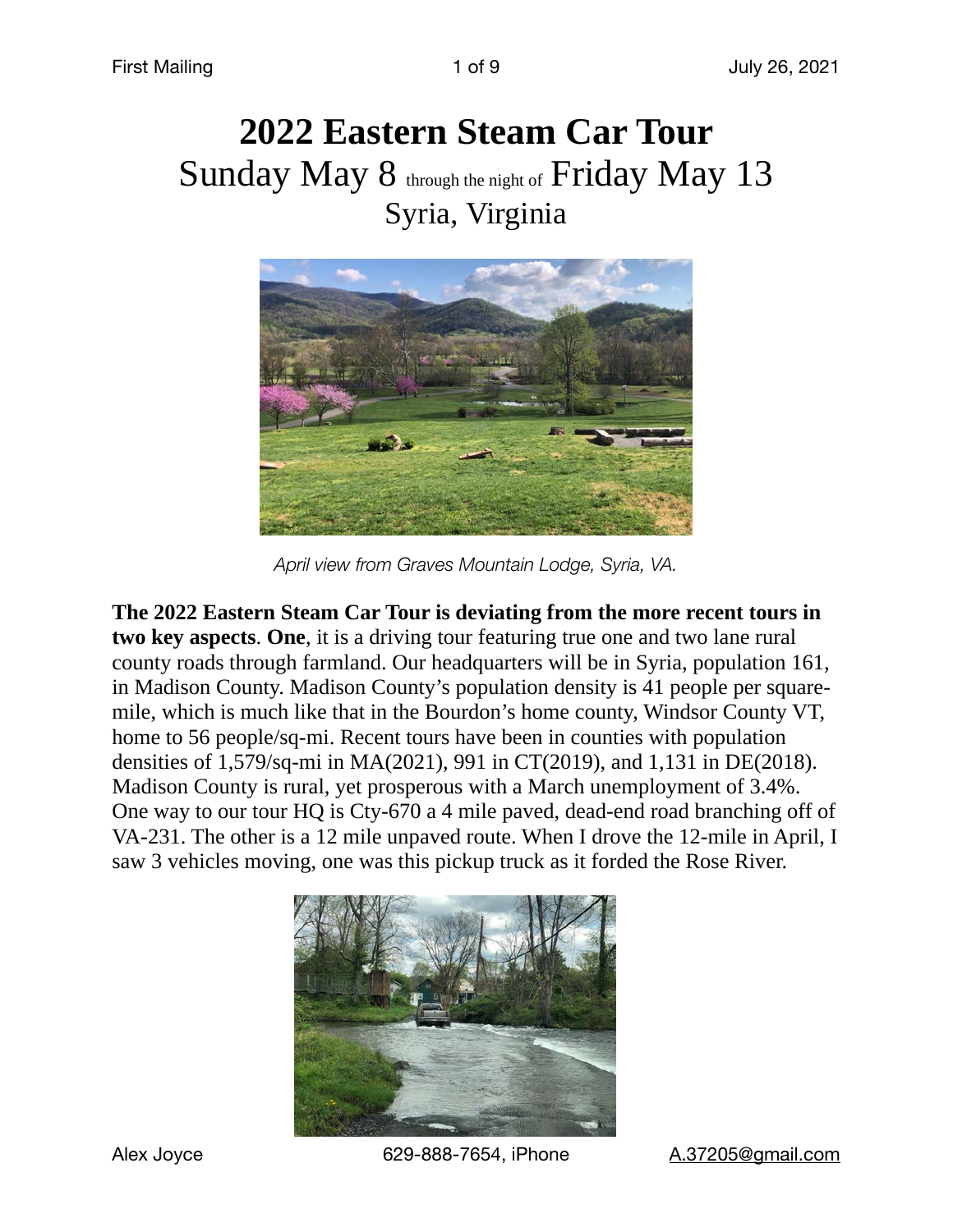**TWO,** this will be a *modified progressive tour*, much like the 1985 Woodstock Tour which went over the mountains to Lake Champlain, stayed 2 nights at Shelburne, and returned to Woodstock. [*A brief aside: That was my 3rd Steam Car Tour. On Wednesday, on the other side of the mountain from Woodstock, my gauge glass broke. I approached Tom Marshall for help. He said, "You are already a good steam man. Run with both pumps till you prime, back down to one pump, go a few miles and repeat. You will find a rhythm and you will be fine". - I was, learned a lot, and gained confidence.*] On our tour we will have Sunday and Monday nights in Syria, Tuesday and Wednesday nights in Luray Virginia, and the last two nights, Thursday and Friday, back in Syria.

We **do NOT release or vacate** our Graves Mountain Lodge rooms when we depart for Luray. We need only carry what we need for those two nights in Luray.

We will **NOT** always have spigots and hoses available when out on the road, so make sure your syphon is working. Madison County is replete with free flowing clear streams.

Expect average daytime highs of 72 degrees and average night lows of 50 degrees. Three weeks before our tour time is often the peak time for dogwoods and redbuds. Depending on when spring pops, we may see just a few, or many, wildflowers in bloom. Of course, it can rain, it can be chilly, and it can be hot.

We will do less than 25 miles on highways, those being US-29, US-33, and US-211. Most of our miles will be on paved county roads, with a few miles of well maintained unpaved roads, at least one ford, and 34 miles of ridge top driving on the *Skyline Drive* (water has been sourced). Madison County has 5 traffic lights which we will use to cross US-29, a heavily trafficked 4-lane highway. Other than that, we will occasionally encounter traffic lights in and on the way to and from Luray. I have done every mile of the tour in a steamer or pre-WW-1 car.

## **Brief Tour Outline**

| <b>Sunday: Graves:</b> | Opening dinner.                                                     |
|------------------------|---------------------------------------------------------------------|
| Monday: Graves:        | $\sim$ 82 mi w/Kerosene &D, including James Madison's home.         |
| Tuesday: Mimslyn:      | ~85 mi w/K&D, a climb, Skyline Drive & descent to Luray.            |
| Wednesday: Mimslyn:    | $\sim$ 65 mi w/K&D, beautiful FORT valley.                          |
| Thursday: Graves:      | $\sim$ 80 mi w/K&D, with a climb, a descent & backroads.            |
| Friday: Graves:        | $\sim$ 75 mi w/Diesel only, farm backroads, load up & final dinner. |
| Saturday:              | Homeward bound.                                                     |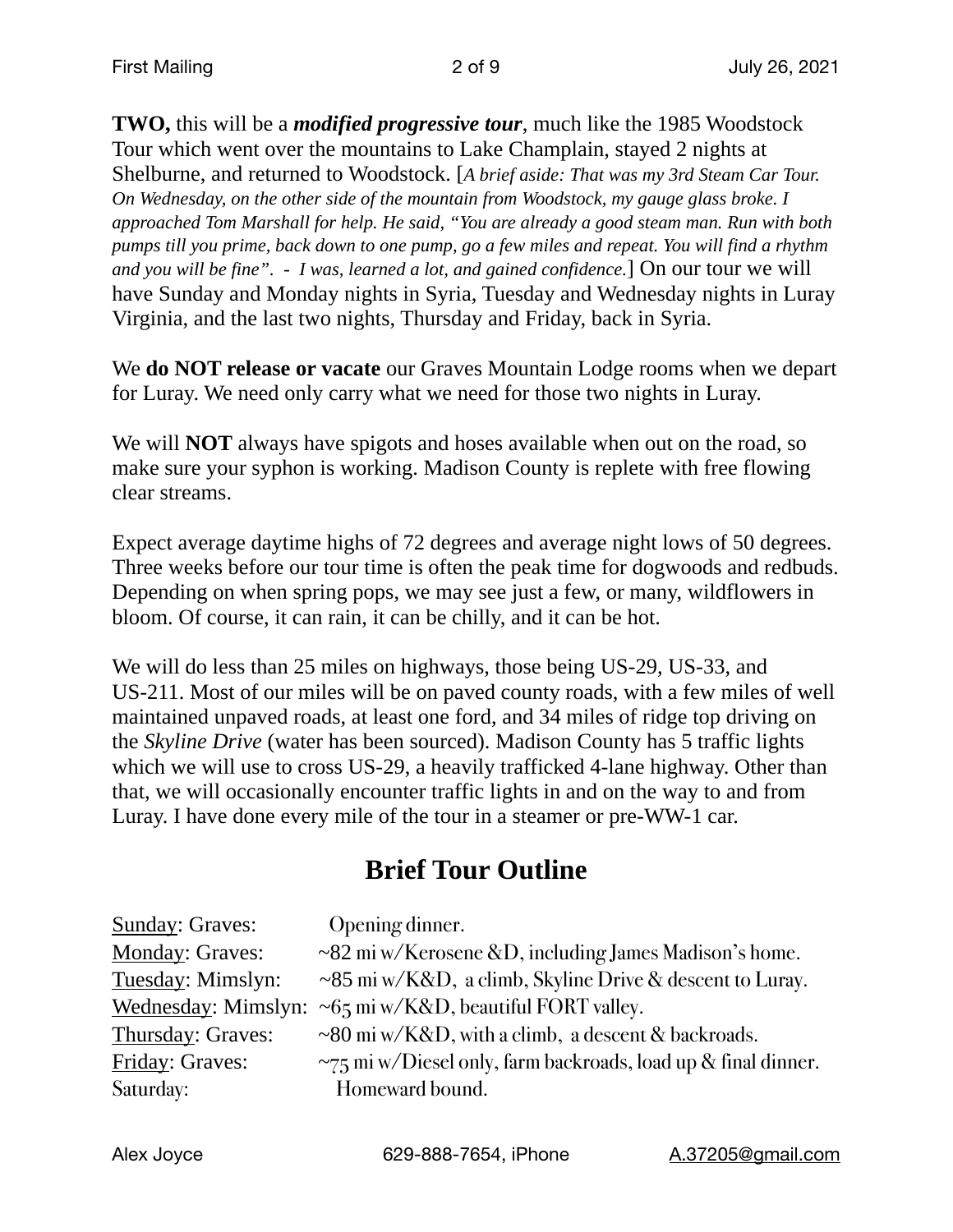

*The FORT VALLEY is at the top in yellow, blue circle just below is town of LURAY, and the other blue circle is SYRIA. Day routes are shown in yellow.*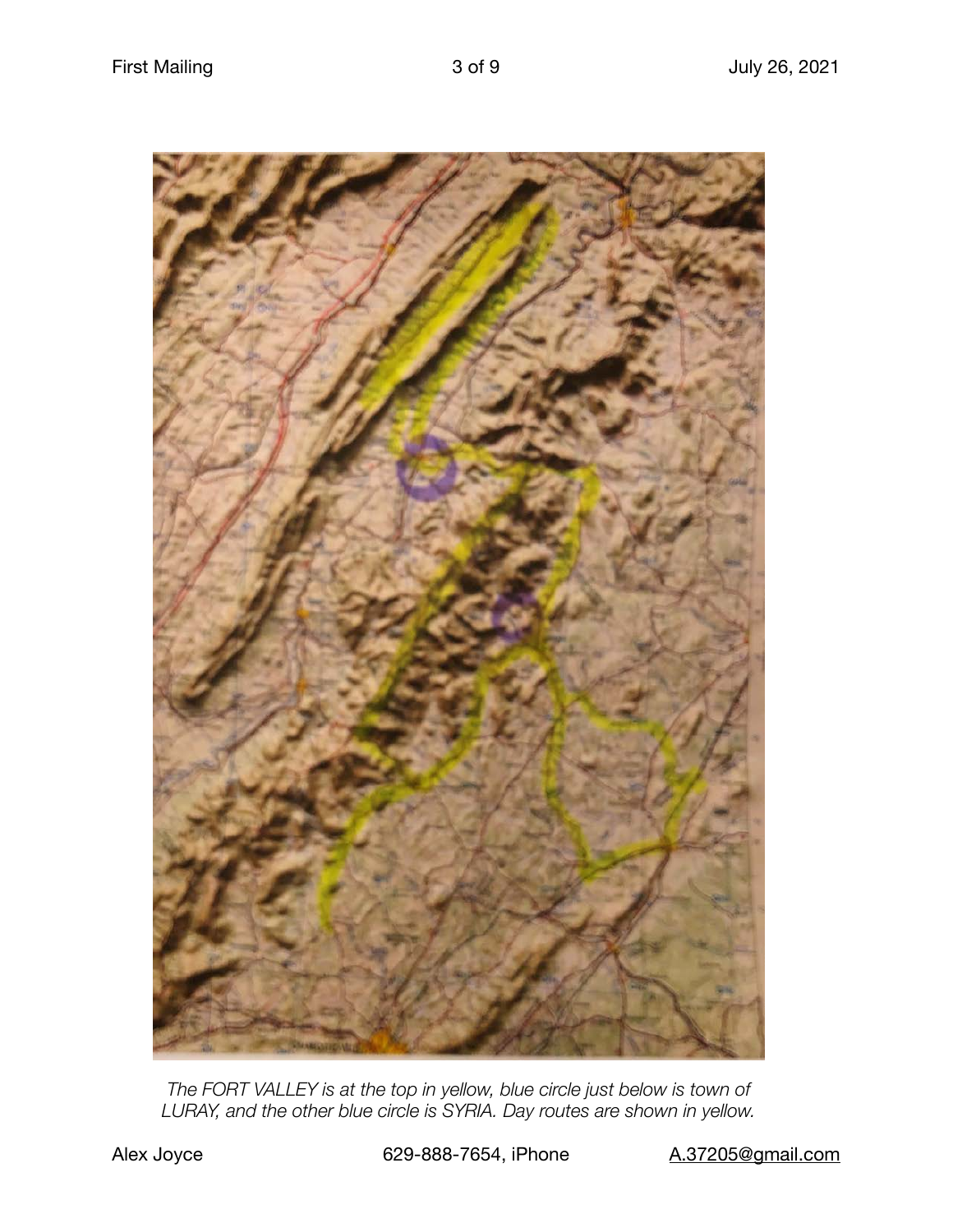**On Tuesday we will steam** through *The Shenandoah National Park*, going 34 miles north on *The Skyline Drive* and then west in to adjacent Page County, where we will spend the next two nights in Luray, Page's County Seat and home of Luray Caverns. I recommend Luray Caverns, and with the Luray Caverns' ticket, you can visit their car museum. Once down-talked, revise your thinking, the once ratty collection has benefitted from a major effort and is now quite a nice museum. You will have time Tuesday afternoon or Wednesday to visit both of these. They are 8/10ths of a mile from our hotel.

**On Wednesday** it is recommended that you take the planned,  $\sim 65$  mile, day trip up into and then along the Fort Valley. Climbing up to it will let the hill climbing prowess of your steamer SHINE. The bark of a number of steamers climbing through the woods will be worth remembering. It will be best to carry a picnic lunch, you will be in the George Washington Forest, its quite lovely. The return drive is on modern South Page Valley Road and state roads.

### **FUEL**

The *Sheetz* in the town of Madison, 8 miles from Graves Mountain Lodge, has kerosene and Diesel. Thirty-five miles into Monday's drive you will have both kerosene and Diesel in the town of Orange. In Luray Tuesday afternoon, all day Wednesday, and early Thursday, there is Kerosene & Diesel at *East End EXXON*, only 1.1 miles from our lodging. If you depart Luray on Thursday with a full tank you will easily get back the the *Sheetz* at Madison. Top up there and you will be fine for Friday's drive.



*Driving along the 12-mile back road into Syria: April 13, 2021.*

Alex Joyce 629-888-7654, iPhone [A.37205@gmail.com](mailto:A.37205@gmail.com)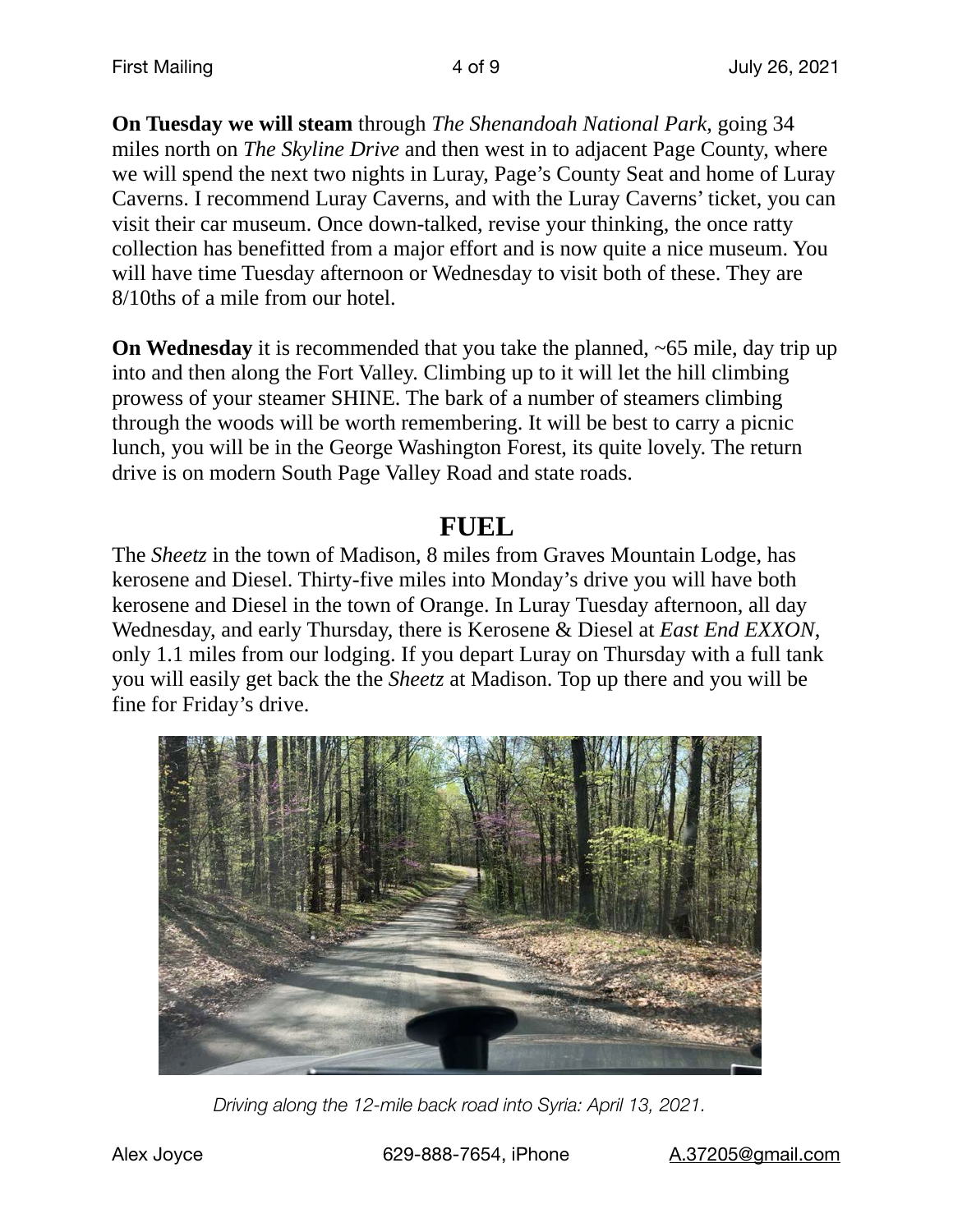## **GRAVES Mountain Lodge, Syria**

Sunday, Monday, Thursday & Friday



*The Graves family's 1857 'new ordinary' on the property and still their family homeplace.*

Captain Thomas Graves, arrived Virginia in 1608 and served in the Virginia Assembly in Jamestown and later in the House of Burgesses. The Graves family has been innkeepers here, off-and-on, since 1852. That first establishment, called the '*ordinary'*, was within what is now The Shenandoah National Park.



*11 family members, 3 generations, currently work the place. The 5 youngest are the 15th generation to live in Virginia and the 7th to call this land home.*

Alex Joyce 629-888-7654, iPhone [A.37205@gmail.com](mailto:A.37205@gmail.com)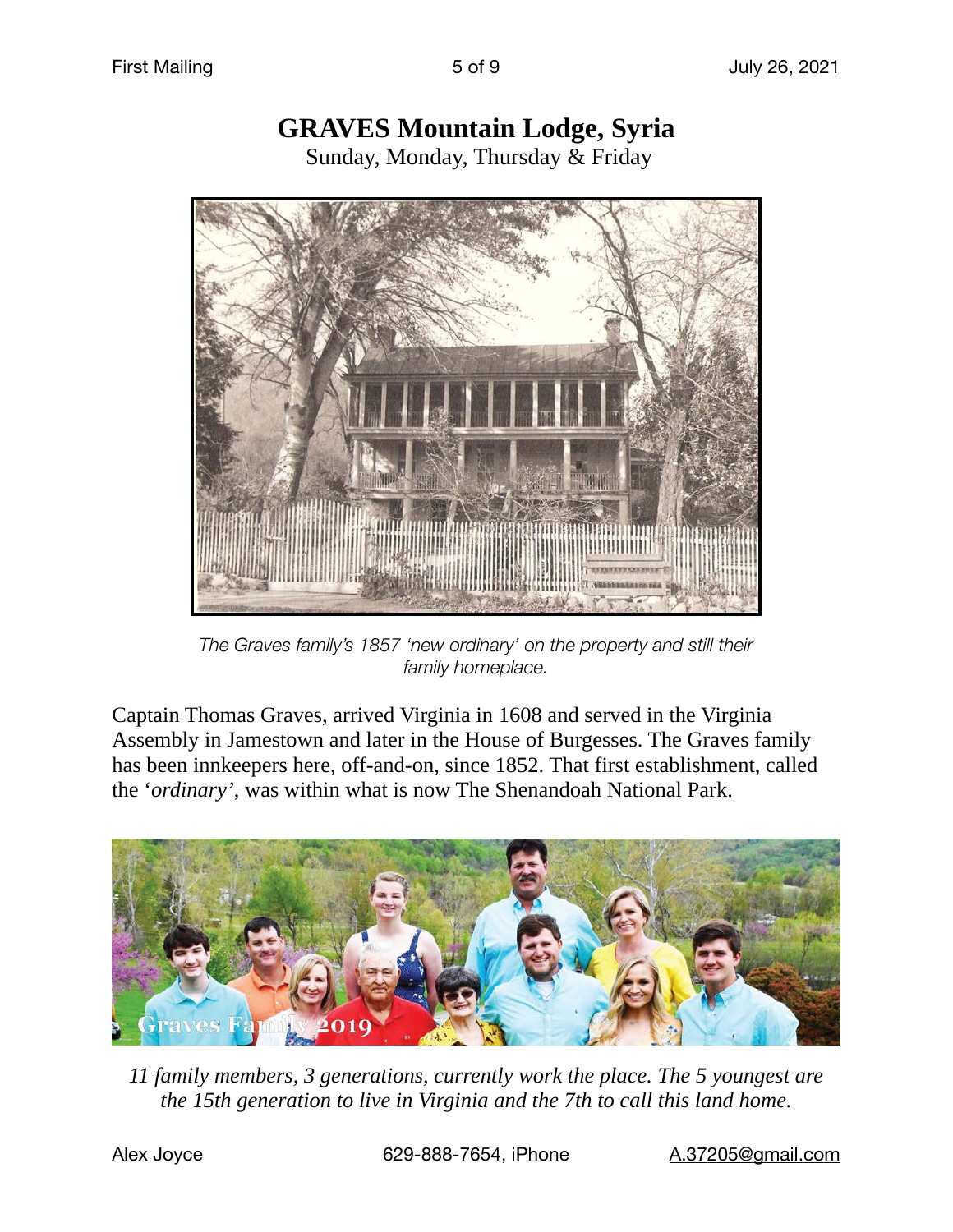

*Meals are served in the large building at the center. Up & right is the 22-room RIDGECREST which, with its function room, is fully reserved for us. Mostly obscured to the left is HILLTOP, where we have a 10-room block. The "line" across the bottom of the photo is your home syphoning stream.*

In RIDGECREST, along with our 22 rooms, is a functions room for us for the duration of our stay. Would anyone organize a games night ? Would there be interest in having a square dance with a caller and local string band for one of those nights ? We have two free nights here, Monday and Thursday.



The meals here are legendary and employ many home grown ingredients. Graves makes their own hard cider and serve it and other local beers and wines. If you want a mixed drink, bring your own. That has been cleared with Missy Graves.

Graves Mountain hosted my high school Varsity Baseball

Letter banquet and then one week later, my father-son graduation dinner on Thursday night June 1st, 1972. Classmate Duke Merrick's dad arrived with moonshine for us, it was a different time. I have 11 years of memories here, its one of my back yards.



**Truck & trailer parking** for the week, **Room** for the week, **Dinners:** Sun-Mon, Thurs-Friday, **Breakfasts:** Mon-Tues, Fri-Saturday

#### **Double occupancy, all taxes and tips included, = \$1041**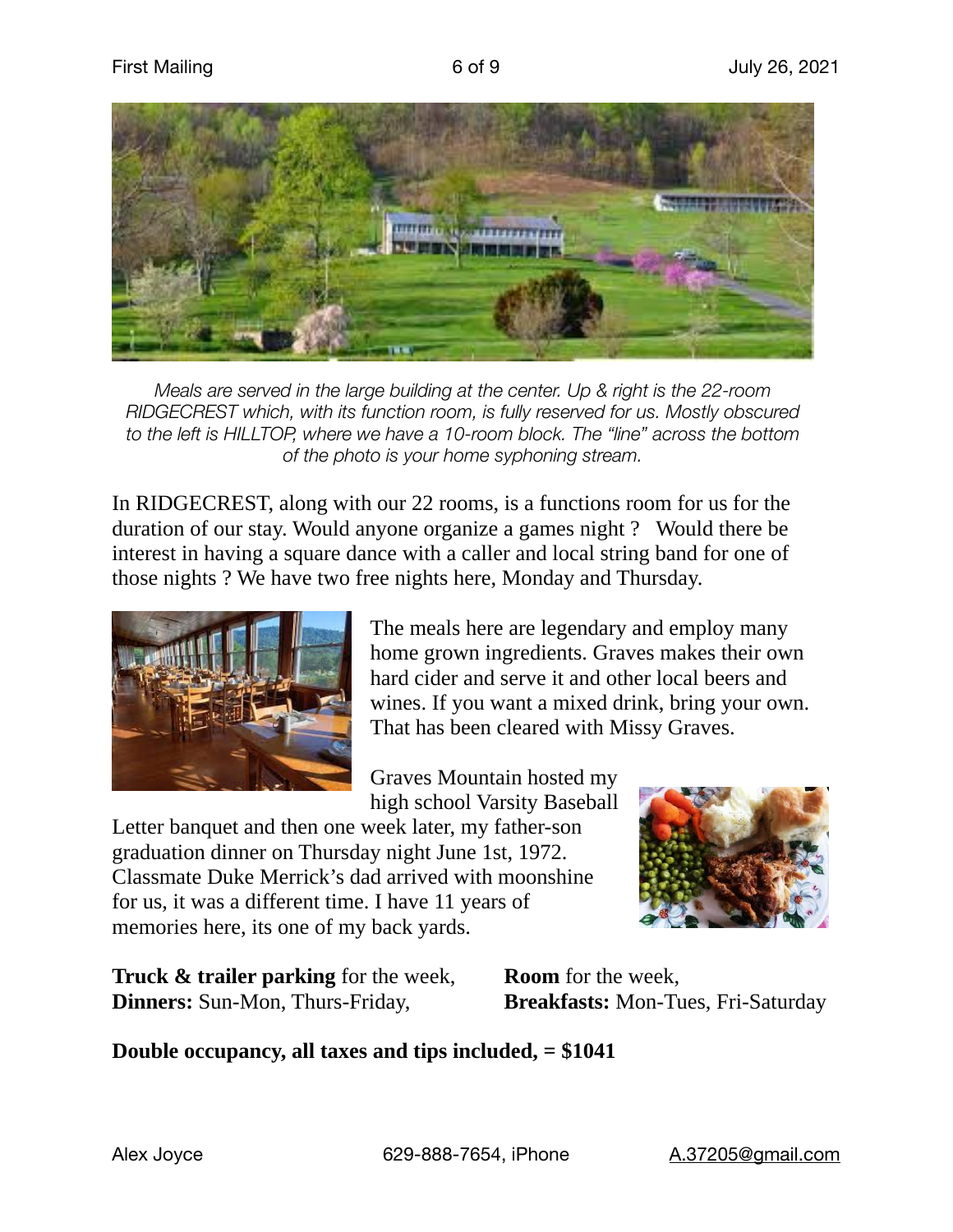

Tuesday & Wednesday the 10th & 11th.

The Mimslyn Inn is listed as an Historic Hotel by The National Trust for Historic Preservation and has a restaurant, bar, and front porch overlooking an extensive lawn. Meals will be on your own. As well, there are multiple eating choices within a 10 minute walk.

A range of rooms has been blocked for the Steam Car Tour. The room prices, shown without taxes, are below:

| Full bed, historic          | 3 rooms  | \$155/night |
|-----------------------------|----------|-------------|
| Queen bed, historic         | 22 rooms | \$165/night |
| King bed, historic          | 2 rooms  | \$175/night |
| King bed, ADHA compliant    | 1 room   | \$175/night |
| Double-Double, pair of beds | 2 rooms  | \$199/night |



# **MIMSLYN INN in Luray:**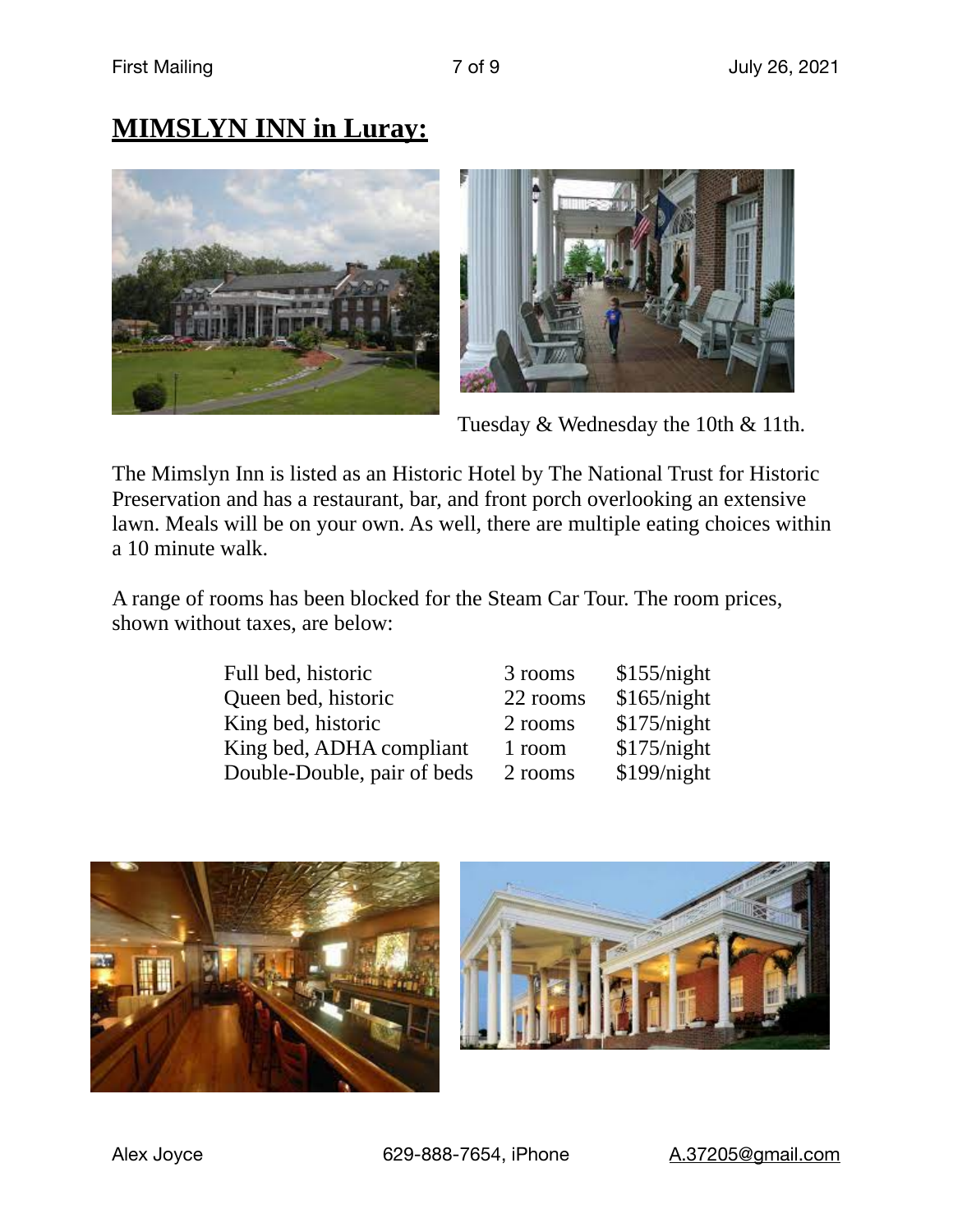# **PRE-REGISTRATION**

We have 32 rooms in Syria at Graves Mountain Lodge. If at Graves you are single occupancy, the food portion of the fixed whole price will be adjusted down. If you are traveling with children and want two of them to double up in a bed, the food potion of price will be adjusted up. Graves is giving us their weekday rate even though we are occupying rooms and breaking up their normal and well booked "*you have to stay the whole weekend*" plans. PLEASE don't try and re-negotiate and say you only want the room for 4 nights. If you do, it will mess up the negotiated, very fair rate for all others.

We are limited to 30 rooms in the Mimslyn Inn proper in Luray. The Mimslyn Inn has, on the property, some cute cottages. If we exceed 30 rooms, we will see if two cars could pair up and take one of the cottages. That is, IF STILL AVAILABLE.

For planning, here are costs of the tour:

| \$1,041                      | tax & tips included                | Graves double occupancy, and 8<br>meals per person.                          |
|------------------------------|------------------------------------|------------------------------------------------------------------------------|
| $$310 - 398, + \text{taxes}$ |                                    | 2 nights @ Mimslyn and no meals.                                             |
| \$ ?? ? ? ??<br>\$ ?? ? ? ?? | on your own<br>on your own         | 2 breakfasts & dinners, in Luray.<br>5 lunches on the road Monday-Friday.    |
|                              | \$35 for adults, \$20 for children | Tickets to Montpelier, Monday.                                               |
| \$29 for 62 & older,         | \$32 for regular admissions        | Single ticket for all: Luray Caverns,<br>Car Museum & Frontier Village.      |
| $$150$ per car               |                                    | Tour fee: maps, tour book, banners,<br>name tags, and other sundry expenses. |
| \$25<br>\$??                 |                                    | Extra tour book.<br>If T-shirt or other "event item",                        |
| \$??                         |                                    | If we have a square dance.                                                   |